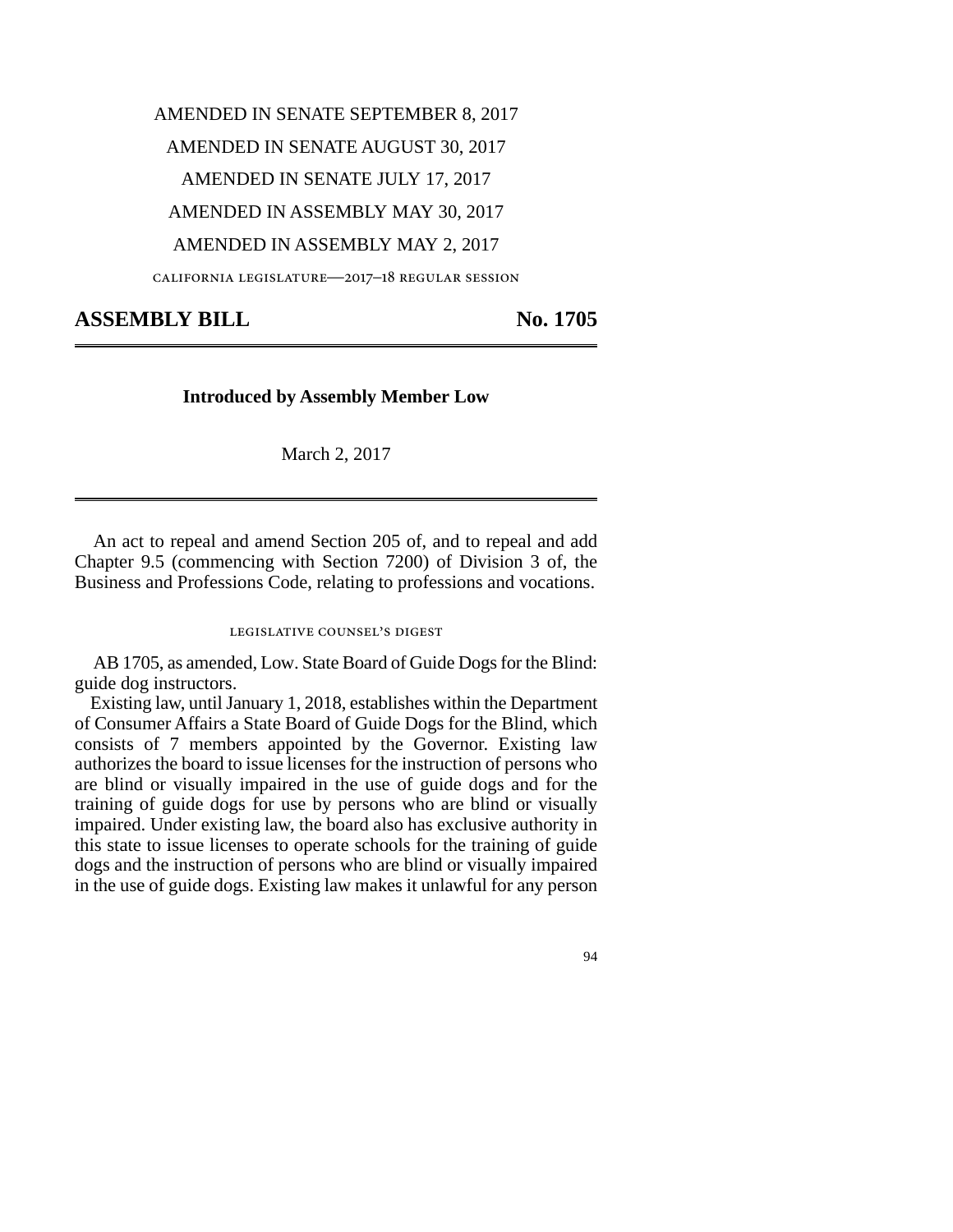to sell, offer for sale, give, hire, or furnish under any other arrangement, any guide dog or to engage in the business or occupation of training a guide dog unless he or she holds a valid and unimpaired license issued pursuant to the provisions governing guide dogs. A violation of those provisions is a crime.

This bill would repeal those provisions. The bill would make any person who uses in any sign, business card, or letterhead, or in any advertisement, the words "guide dog instructor," "certified guide dog instructor," or any other terms or letters indicating or implying that he or she is an instructor trained in the utilization or training of guide dogs for the blind, or who represents or holds himself or herself out as a guide dog instructor without having knowledge of the special problems of persons who are blind or visually impaired and being able to teach them, being able to demonstrate the ability to train guide dogs with which persons who are blind or visually impaired would be safe under various traffic conditions, or being employed by a guide dog school certified by the International Guide Dog Federation or a successor entity, subject to a fine or civil penalty. The bill would also require a guide dog school to submit to the Department of Consumer Affairs, on or before September 1 of each year, a list of all trainers or guide dog instructors employed or contracted by the school.

The bill would make other conforming changes.

*This bill would incorporate additional changes to Section 205 of the Business and Professions Code, as amended by Section 1 of Chapter 800 of the Statutes of 2016, proposed by SB 19 to be operative only if this bill and SB 19 are enacted and this bill is enacted last.*

Vote: majority. Appropriation: no. Fiscal committee: yes. State-mandated local program: no.

### *The people of the State of California do enact as follows:*

1 SECTION 1. Section 205 of the Business and Professions

2 Code, as added by Section 2 of Chapter 395 of the Statutes of 3 2015, is repealed.

4 SEC. 2. Section 205 of the Business and Professions Code, as 5 added by Section 2 of Chapter 428 of the Statutes of 2015, is 6 repealed.

line 7 SEC. 3. Section 205 of the Business and Professions Code, as

8 amended by Section 1 of Chapter 800 of the Statutes of 2016, is

9 amended to read: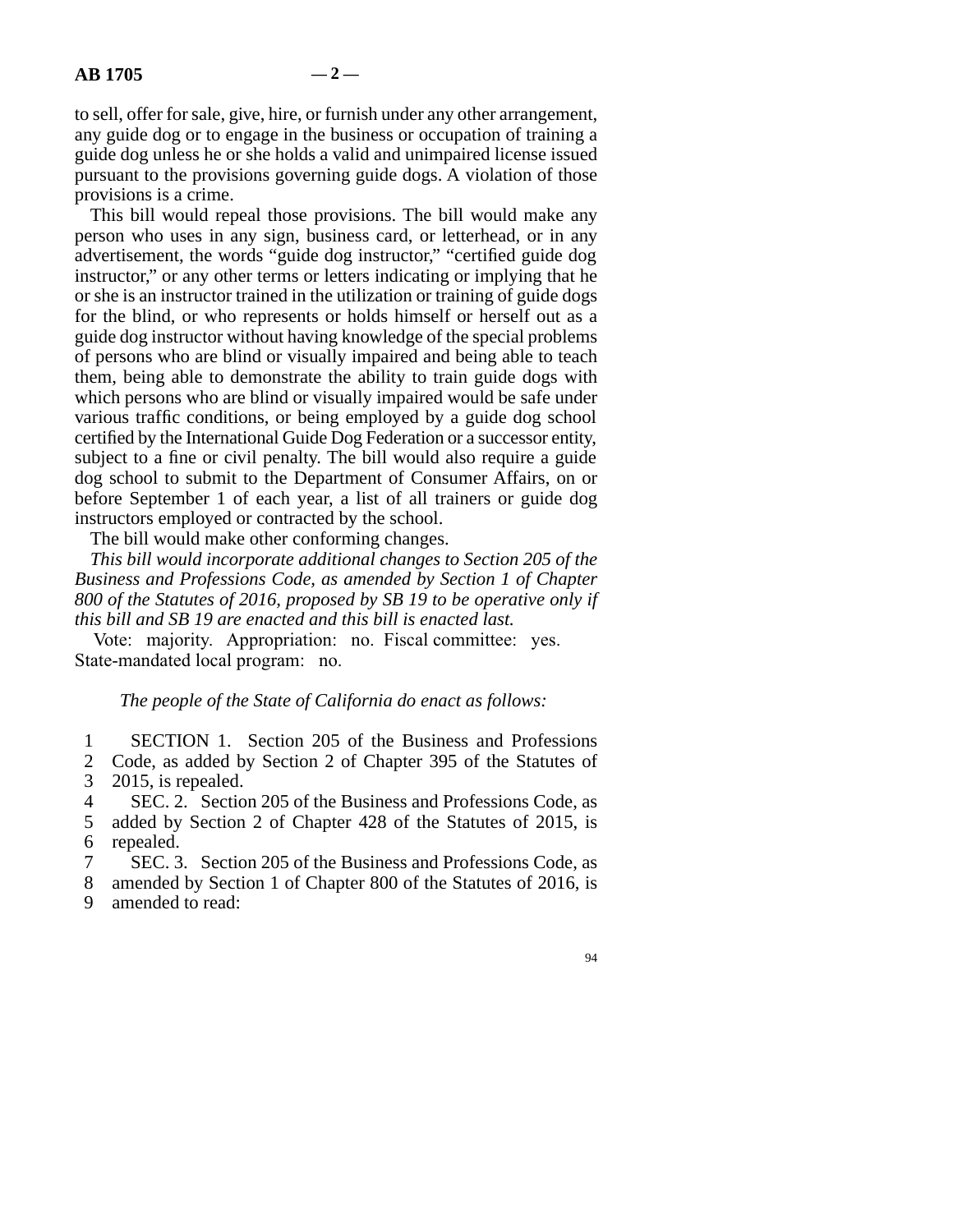- line 1 205. (a) There is in the State Treasury the Professions and
- 2 Vocations Fund. The fund shall consist of the following special
- 3 funds:
- 4 (1) Accountancy Fund.
- 5 (2) California Architects Board Fund.
- 6 (3) Athletic Commission Fund.
- 7 (4) Barbering and Cosmetology Contingent Fund.
- 8 (5) Cemetery and Funeral Fund.
- 9 (6) Contractors' License Fund.
- 10 (7) State Dentistry Fund.
- 11 (8) Home Furnishings and Thermal Insulation Fund.
- 12 (9) California Architects Board-Landscape Architects Fund.
- 13 (10) Contingent Fund of the Medical Board of California.
- 14 (11) Optometry Fund.
- 15 (12) Pharmacy Board Contingent Fund.
- 16 (13) Physical Therapy Fund.
- 17 (14) Private Investigator Fund.
- 18 (15) Private Security Services Fund.
- 19 (16) Professional Engineer's, Land Surveyor's, and Geologist's
- $20$  Fund.
- 21 (17) Consumer Affairs Fund.
- 22 (18) Behavioral Sciences Fund.<br>23 (19) Licensed Midwiferv Fund.
- (19) Licensed Midwifery Fund.
- 24 (20) Court Reporters' Fund.<br>25 (21) Veterinary Medical Boa
- (21) Veterinary Medical Board Contingent Fund.
- 26 (22) Vocational Nursing and Psychiatric Technicians Fund.<br>27 (23) Electronic and Appliance Repair Fund.
- 27 (23) Electronic and Appliance Repair Fund.<br>28 (24) Dispensing Opticians Fund.
- (24) Dispensing Opticians Fund.
- 29 (25) Acupuncture Fund.
- 30 (26) Physician Assistant Fund.
- 31 (27) Board of Podiatric Medicine Fund.
- 32 (28) Psychology Fund.<br>33 (29) Respiratory Care F
- (29) Respiratory Care Fund.
- 34 (30) Speech-Language Pathology and Audiology and Hearing
- 35 Aid Dispensers Fund.
- 36 (31) Board of Registered Nursing Fund.
- 37 (32) Animal Health Technician Examining Committee Fund.
- 38 (33) State Dental Hygiene Fund.
- 39 (34) State Dental Assistant Fund.
- 40 (35) Structural Pest Control Fund.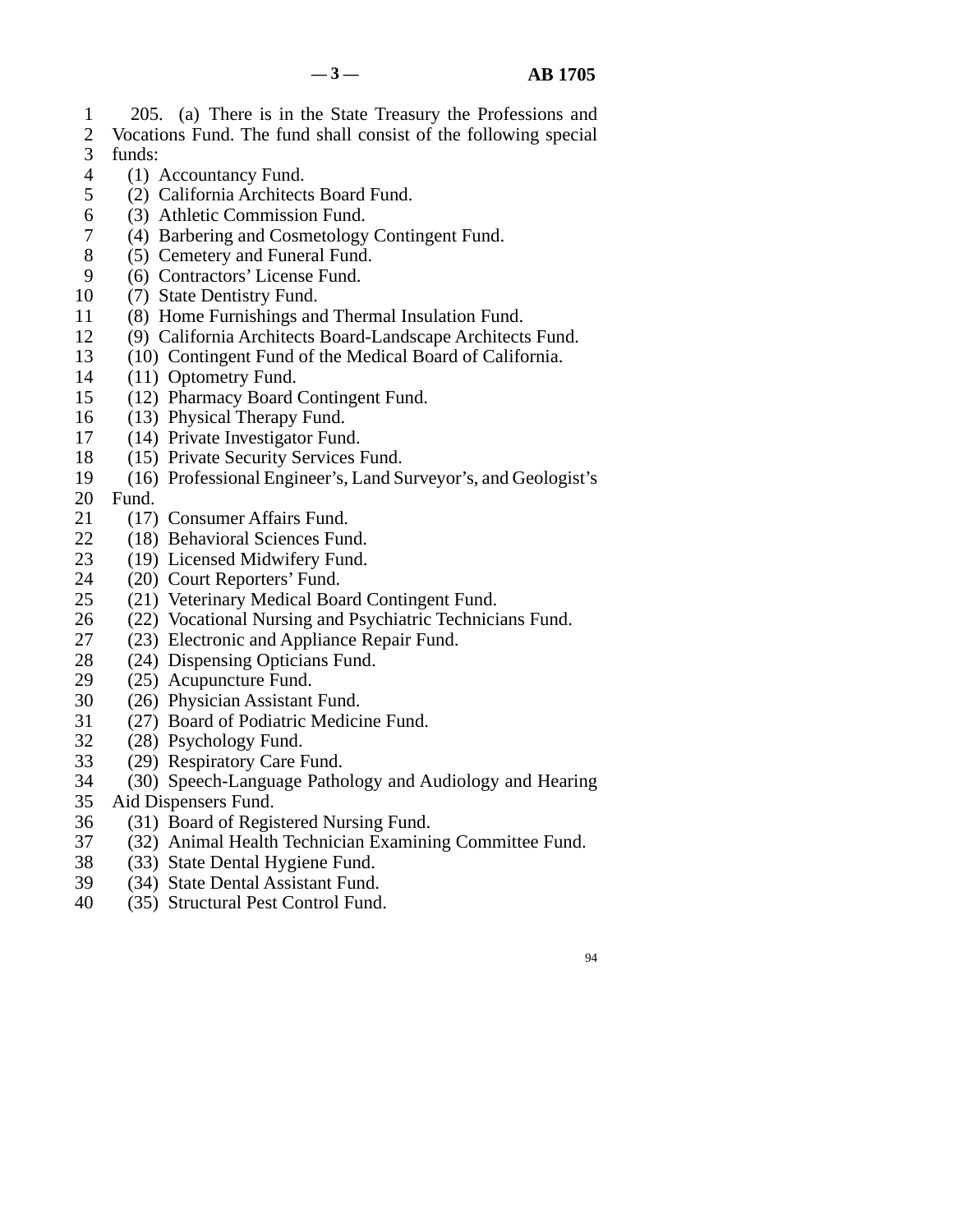# **AB 1705 — 4 —**

| $\mathbf{1}$   | (36) Structural Pest Control Eradication and Enforcement Fund.     |
|----------------|--------------------------------------------------------------------|
| $\overline{2}$ | (37) Structural Pest Control Research Fund.                        |
| 3              | (b) For accounting and record keeping purposes, the Professions    |
| 4              | and Vocations Fund shall be deemed to be a single special fund,    |
| 5              | and each of the several special funds therein shall constitute and |
| 6              | be deemed to be a separate account in the Professions and          |
| 7              | Vocations Fund. Each account or fund shall be available for        |
| 8              | expenditure only for the purposes as are now or may hereafter be   |
| 9              | provided by law.                                                   |
| 10             | (c) This section shall become operative on July 1, 2016.           |
| 11             | SEC. 3.3. Section 205 of the Business and Professions Code,        |
| 12             | as amended by Section 1 of Chapter 800 of the Statutes of 2016,    |
| 13             | <i>is amended to read:</i>                                         |
| 14             | 205. (a) There is in the State Treasury the Professions and        |
| 15             | Vocations Fund. The fund shall consist of the following special    |
| 16             | funds:                                                             |
| 17             | (1) Accountancy Fund.                                              |
| 18             | (2) California Architects Board Fund.                              |
| 19             | (3) Athletic Commission Fund.                                      |
| 20             | (4) Barbering and Cosmetology Contingent Fund.                     |
| 21             | (5) Cemetery and Funeral Fund.                                     |
| 22             | (6) Contractors' License Fund.                                     |
| 23             | (7) State Dentistry Fund.                                          |
| 24             | (8) Guide Dogs for the Blind Fund.                                 |
| 25             | $\Theta$                                                           |
| 26             | (8) Home Furnishings and Thermal Insulation Fund.                  |
| 27             | (10)                                                               |
| 28             | (9) California Architects Board-Landscape Architects Fund.         |
| 29             | (11)                                                               |
| 30             | (10) Contingent Fund of the Medical Board of California.           |
| 31             | (12)                                                               |
| 32             | (11) Optometry Fund.                                               |
| 33             | (13)                                                               |
| 34             | (12) Pharmacy Board Contingent Fund.                               |
| 35             | (14)                                                               |
| 36             | (13) Physical Therapy Fund.                                        |
| 37             | (15)                                                               |
| 38             | (14) Private Investigator Fund.                                    |
| 39             | (16)                                                               |
| 40             | (15) Private Security Services Fund.                               |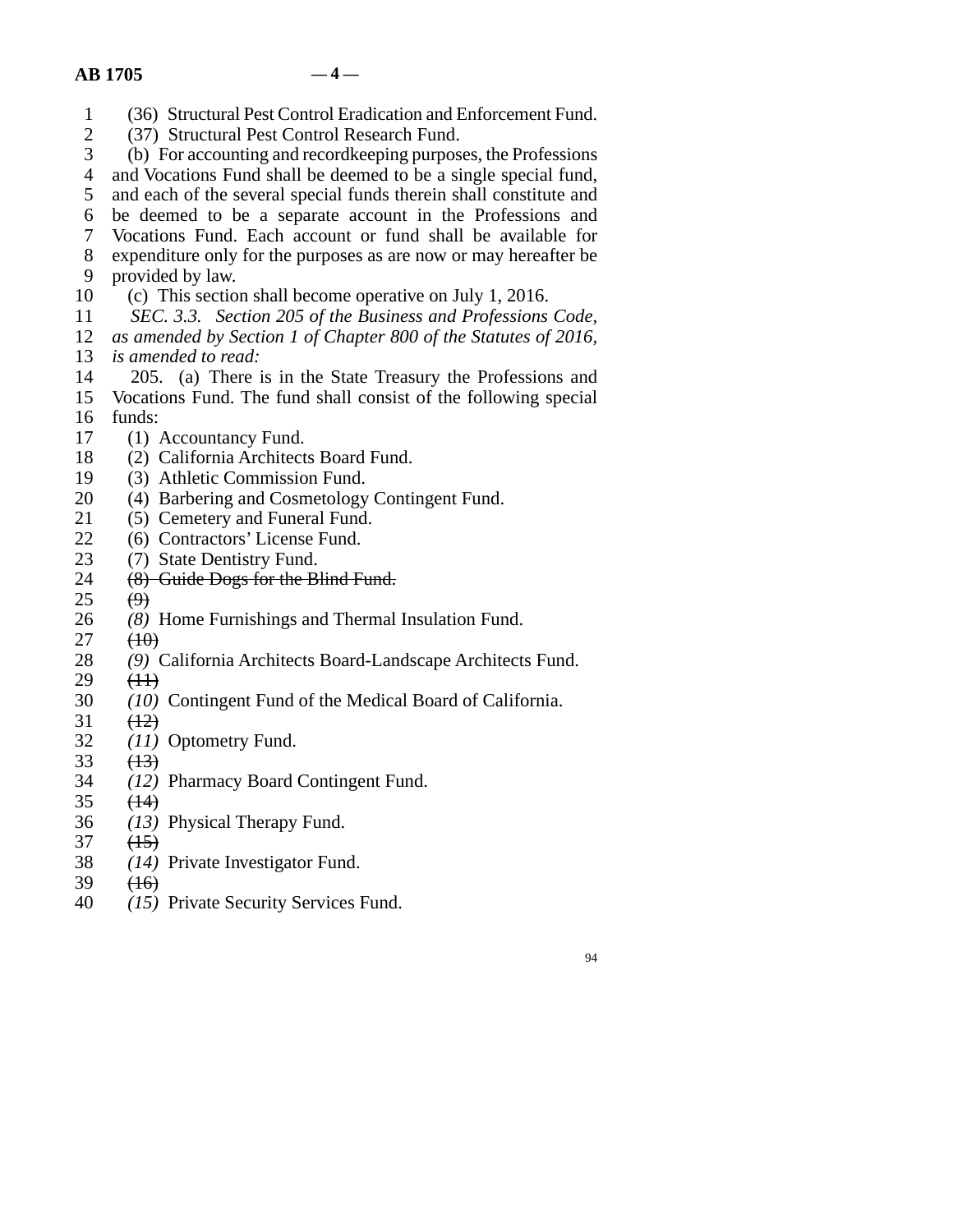| $\mathbf{1}$   | (17)  |                                                                |
|----------------|-------|----------------------------------------------------------------|
| $\mathfrak{2}$ |       | (16) Professional Engineer's, Land Surveyor's, and Geologist's |
| 3              | Fund. |                                                                |
| $\overline{4}$ | (18)  |                                                                |
| 5              |       | (17) Consumer Affairs Fund.                                    |
| 6              | (19)  |                                                                |
| 7              |       | (18) Behavioral Sciences Fund.                                 |
| 8              | (20)  |                                                                |
| 9              |       | (19) Licensed Midwifery Fund.                                  |
| 10             | (21)  |                                                                |
| 11             |       | (20) Court Reporters' Fund.                                    |
| 12             | (22)  |                                                                |
| 13             |       | (21) Veterinary Medical Board Contingent Fund.                 |
| 14             | (23)  |                                                                |
| 15             |       | (22) Vocational Nursing and Psychiatric Technicians Fund.      |
| 16             | (24)  |                                                                |
| 17             |       | (23) Electronic and Appliance Repair Fund.                     |
| 18             | (25)  |                                                                |
| 19             |       | (24) Dispensing Opticians Fund.                                |
| 20             | (26)  |                                                                |
| 21             |       | (25) Acupuncture Fund.                                         |
| 22             | (27)  |                                                                |
| 23             |       | (26) Physician Assistant Fund.                                 |
| 24             | (28)  |                                                                |
| 25             |       | (27) Board of Podiatric Medicine Fund.                         |
| 26             | (29)  |                                                                |
| 27             |       | (28) Psychology Fund.                                          |
| 28             | (30)  |                                                                |
| 29             |       | (29) Respiratory Care Fund.                                    |
| 30             | (31)  |                                                                |
| 31             |       | (30) Speech-Language Pathology and Audiology and Hearing       |
| 32             |       | Aid Dispensers Fund.                                           |
| 33             | (32)  |                                                                |
| 34             |       | (31) Board of Registered Nursing Fund.                         |
| 35             | (33)  |                                                                |
| 36             |       | (32) Animal Health Technician Examining Committee Fund.        |
| 37             | (34)  |                                                                |
| 38<br>39       |       | (33) State Dental Hygiene Fund.                                |
| 40             | (35)  |                                                                |
|                |       | (34) State Dental Assistant Fund.                              |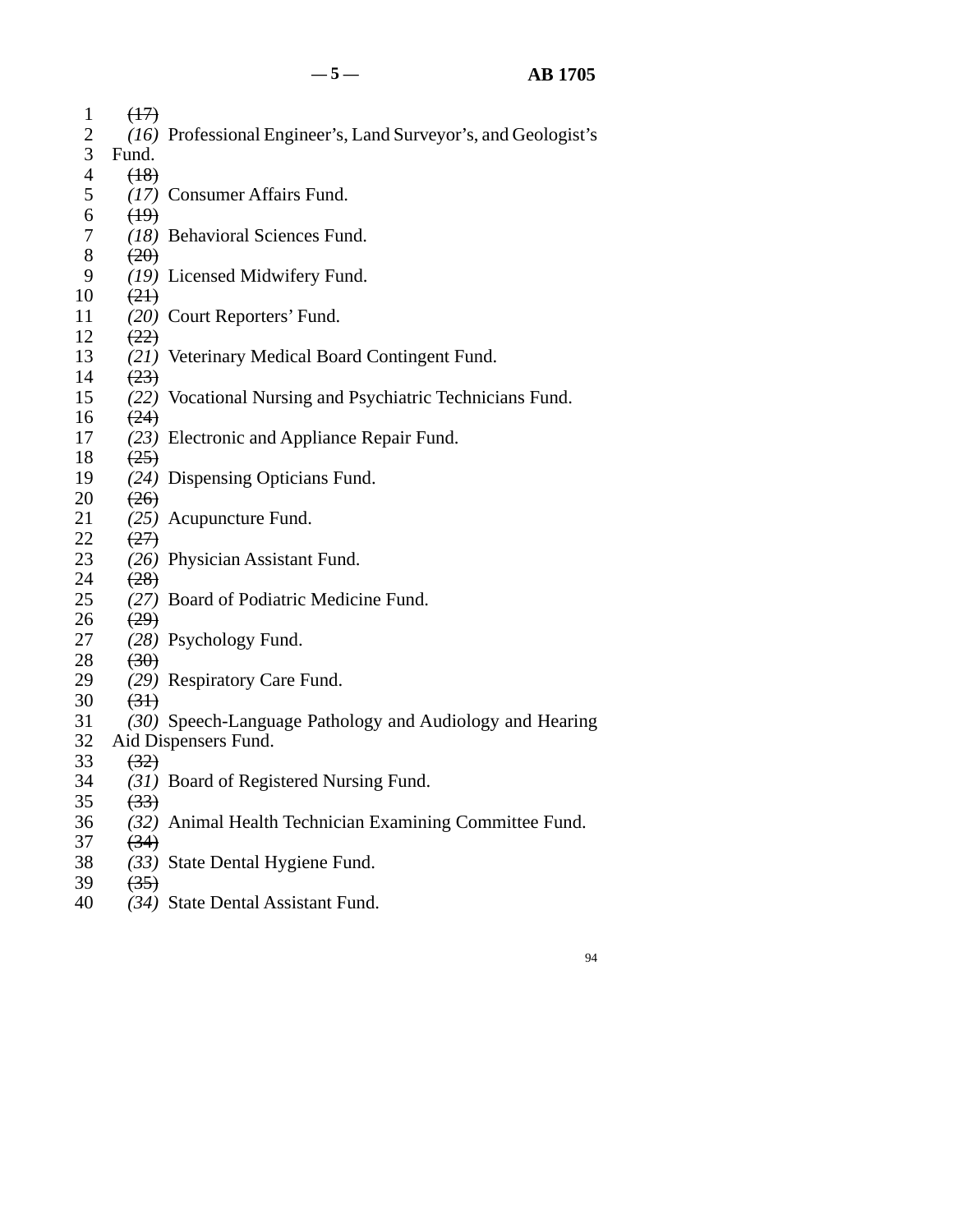- $1 \t\t (36)$
- 2 *(35)* Structural Pest Control Fund.<br>3 <del>(37)</del>
- $\left( 37\right)$
- line 4 *(36)* Structural Pest Control Eradication and Enforcement Fund.
- $5 (38)$
- line 6 *(37)* Structural Pest Control Research Fund.
- line 7 (b) For accounting and recordkeeping purposes, the Professions
- 8 and Vocations Fund shall be deemed to be a single special fund,
- 9 and each of the several special funds therein shall constitute and
- 10 be deemed to be a separate account in the Professions and
- 11 Vocations Fund. Each account or fund shall be available for 12 expenditure only for the purposes as are now or may hereafter be
- 13 provided by law.<br>14 (c) This section
- (c) This section shall become operative on July 1,  $2016$ . 15 *inoperative on July 1, 2018.*
- 16 *SEC. 3.5. Section 205 of the Business and Professions Code,* 17 *as amended by Section 1 of Chapter 800 of the Statutes of 2016,* 18 *is amended to read:*
- 19 205. (a) There is in the State Treasury the Professions and 20 Vocations Fund. The fund shall consist of the following special
- $21$  funds:
- 
- 22 (1) Accountancy Fund.<br>23 (2) California Architect (2) California Architects Board Fund.
- 24 (3) Athletic Commission Fund.<br>25 (4) Barbering and Cosmetology
- (4) Barbering and Cosmetology Contingent Fund.
- 26 (5) Cemetery and Funeral Fund.<br>27 (6) Contractors' License Fund.
- 27 (6) Contractors' License Fund.<br>28 (7) State Dentistry Fund.
- 28 (7) State Dentistry Fund.<br>29 <del>(8) Guide Dogs for the B</del>
- (8) Guide Dogs for the Blind Fund.
- 30  $(\theta)$
- line 31 *(8)* Home Furnishings and Thermal Insulation Fund.
- 
- $\begin{array}{cc} 32 & (\pm 0) \\ 33 & (9) \end{array}$ (9) California Architects Board-Landscape Architects Fund.
- line 34 (11)
- 35 (10) Contingent Fund of the Medical Board of California.
- 36  $(12)$
- 37 *(11)* Optometry Fund.
- 
- $\begin{array}{cc} 38 & (13) \\ 39 & (12) \end{array}$ (12) Pharmacy Board Contingent Fund.
- $40 \t\t (14)$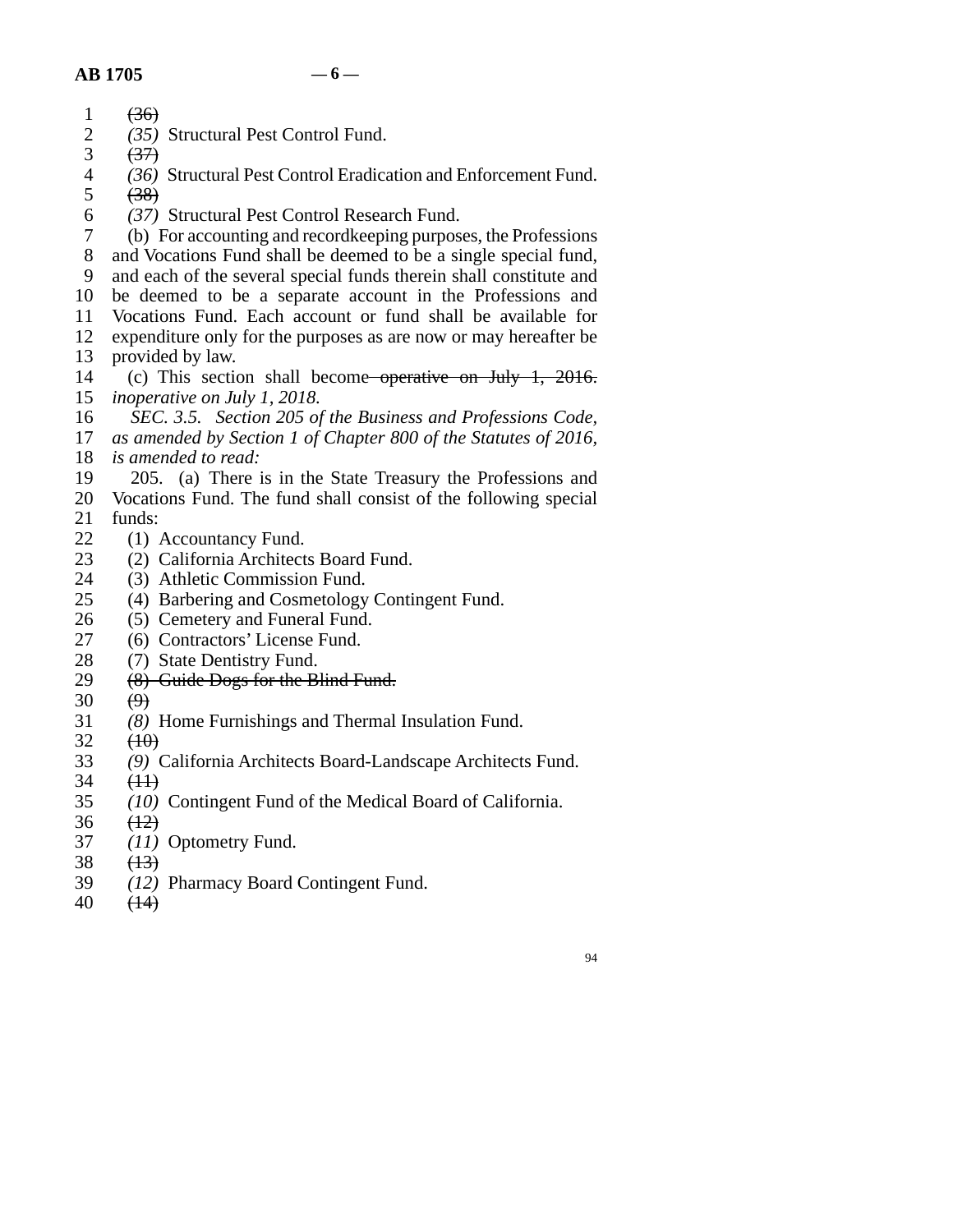| $\mathbf{1}$   |                             | (13) Physical Therapy Fund.                                    |
|----------------|-----------------------------|----------------------------------------------------------------|
| $\overline{c}$ | (15)                        |                                                                |
| 3              |                             | (14) Private Investigator Fund.                                |
| $\overline{4}$ | (16)                        |                                                                |
| 5              |                             | (15) Private Security Services Fund.                           |
| 6              | $\left(\frac{1}{2}\right)$  |                                                                |
| 7              |                             | (16) Professional Engineer's, Land Surveyor's, and Geologist's |
| 8              | Fund.                       |                                                                |
| 9              | (18)                        |                                                                |
| 10             |                             | (17) Consumer Affairs Fund.                                    |
| 11             | <del>(19)</del>             |                                                                |
| 12             |                             | (18) Behavioral Sciences Fund.                                 |
| 13             | (20)                        |                                                                |
| 14             |                             | (19) Licensed Midwifery Fund.                                  |
| 15             | (21)                        |                                                                |
| 16             |                             | (20) Court Reporters' Fund.                                    |
| 17             | (22)                        |                                                                |
| 18             |                             | (21) Veterinary Medical Board Contingent Fund.                 |
| 19             | (23)                        |                                                                |
| 20             |                             | (22) Vocational Nursing and Psychiatric Technicians Fund.      |
| 21             | (24)                        |                                                                |
| 22             |                             | (23) Electronic and Appliance Repair Fund.                     |
| 23             | (25)                        |                                                                |
| 24             |                             | (24) Dispensing Opticians Fund.                                |
| 25             | (26)                        |                                                                |
| 26             |                             | (25) Acupuncture Fund.                                         |
| 27             | (27)                        |                                                                |
| 28             |                             | (26) Physician Assistant Fund.                                 |
| 29             | (28)                        |                                                                |
| 30             |                             | (27) Board of Podiatric Medicine Fund.                         |
| 31             | (29)                        |                                                                |
| 32             |                             | (28) Psychology Fund.                                          |
| 33             | (30)                        |                                                                |
| 34             |                             | (29) Respiratory Care Fund.                                    |
| 35             | $\left(\frac{31}{2}\right)$ |                                                                |
| 36             |                             | (30) Speech-Language Pathology and Audiology and Hearing       |
| 37             |                             | Aid Dispensers Fund.                                           |
| 38             | (32)                        |                                                                |
| 39             |                             | (31) Board of Registered Nursing Fund.                         |
| 40             | (33)                        |                                                                |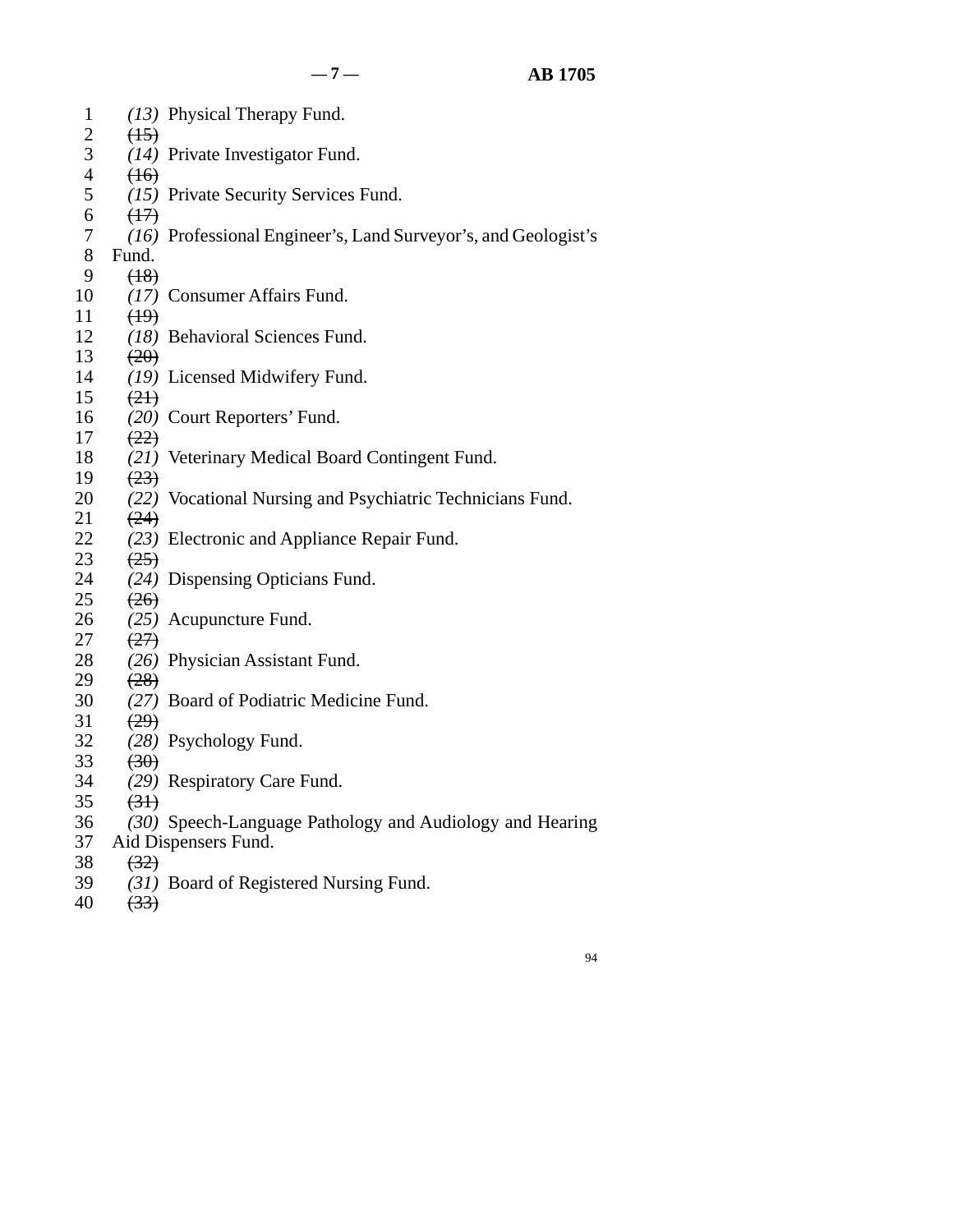|                | $-8-$<br><b>AB</b> 1705                                                                                                                  |
|----------------|------------------------------------------------------------------------------------------------------------------------------------------|
| $\mathbf{1}$   | (32) Animal Health Technician Examining Committee Fund.                                                                                  |
| $\overline{2}$ | (34)                                                                                                                                     |
| 3              | (33) State Dental Hygiene Fund.                                                                                                          |
| 4              | (35)                                                                                                                                     |
| 5              | (34) State Dental Assistant Fund.                                                                                                        |
| 6              | (36)                                                                                                                                     |
| $\tau$         | (35) Structural Pest Control Fund.                                                                                                       |
| 8              | (37)                                                                                                                                     |
| 9<br>10        | (36) Structural Pest Control Eradication and Enforcement Fund.                                                                           |
| 11             | (38)                                                                                                                                     |
| 12             | (37) Structural Pest Control Research Fund.<br>(38) Household Movers Fund.                                                               |
| 13             | (b) For accounting and record keeping purposes, the Professions                                                                          |
| 14             | and Vocations Fund shall be deemed to be a single special fund,                                                                          |
| 15             | and each of the several special funds therein shall constitute and                                                                       |
| 16             | be deemed to be a separate account in the Professions and                                                                                |
| 17             | Vocations Fund. Each account or fund shall be available for                                                                              |
| 18             | expenditure only for the purposes as are now or may hereafter be                                                                         |
| 19             | provided by law.                                                                                                                         |
| 20             | (c) This section shall become operative on July 1, $\frac{2016}{2018}$ .                                                                 |
| 21             | SEC. 4. Chapter 9.5 (commencing with Section 7200) of                                                                                    |
| 22             | Division 3 of the Business and Professions Code is repealed.                                                                             |
| 23             | SEC. 5. Chapter 9.5 (commencing with Section 7200) is added                                                                              |
| 24             | to Division 3 of the Business and Professions Code, to read:                                                                             |
| 25             |                                                                                                                                          |
| 26             | CHAPTER 9.5. GUIDE DOGS FOR THE BLIND                                                                                                    |
| 27             |                                                                                                                                          |
| 28             | 7200. Any person who uses in any sign, business card, or                                                                                 |
| 29             | letterhead, or in any advertisement, the words "guide dog                                                                                |
| 30             | instructor," "certified guide dog instructor," or any other terms or                                                                     |
| 31             | letters indicating or implying that he or she is an instructor trained                                                                   |
| 32             | in the utilization or training of guide dogs for the blind, or who                                                                       |
| 33<br>34       | represents or holds himself or herself out as a guide dog instructor,<br>without having knowledge of the special problems of persons who |
| 35             | are blind or visually impaired and being able to teach them, being                                                                       |
| 36             | able to demonstrate the ability to train guide dogs with which                                                                           |
| 37             | persons who are blind or visually impaired would be safe under                                                                           |
| 38             | various traffic conditions, or being employed by a guide dog school                                                                      |
| 39             | certified by the International Guide Dog Federation, or a successor                                                                      |
|                |                                                                                                                                          |